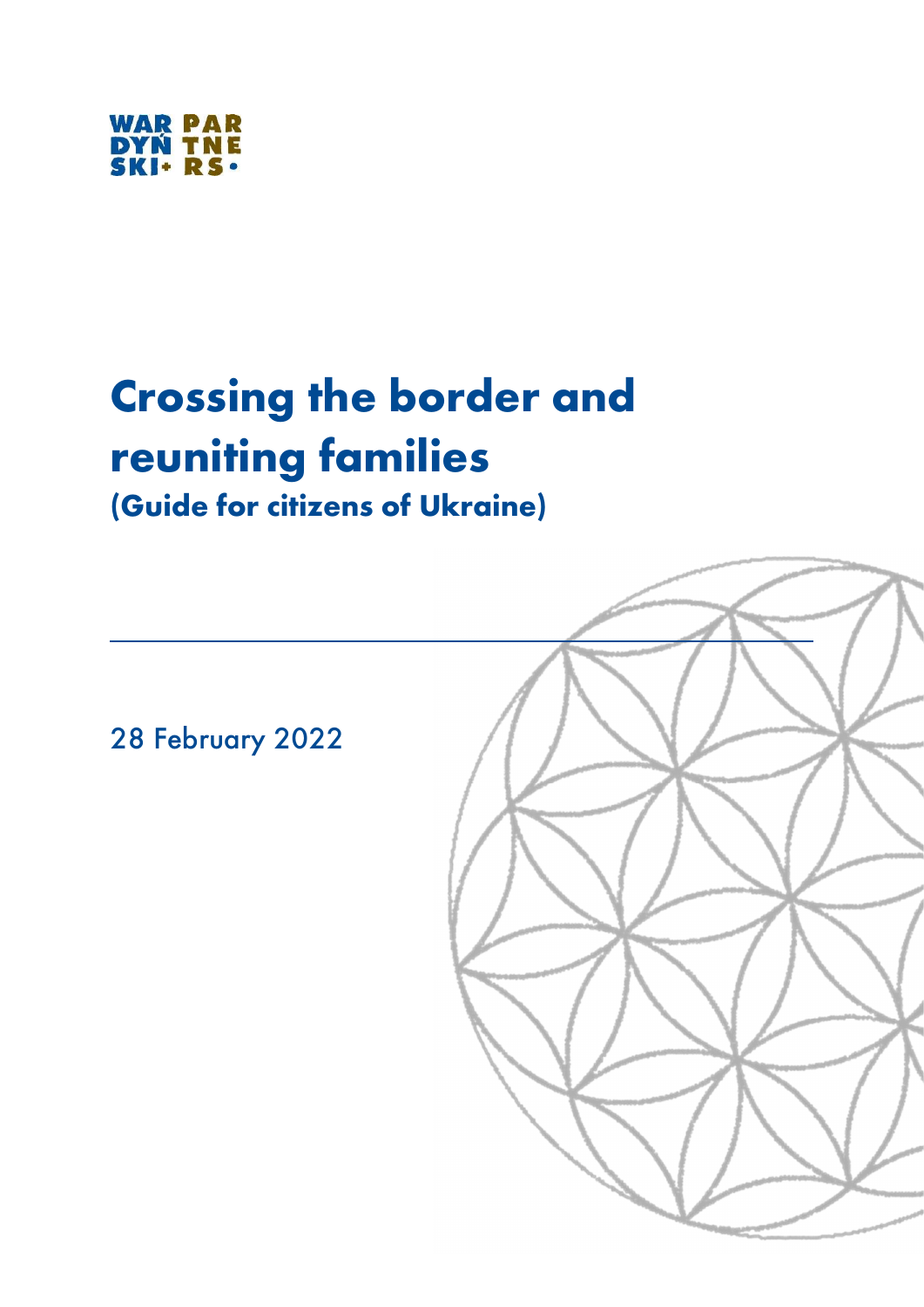#### 1. Crossing the border

Ukrainian citizens may enter Poland on the basis of, among others:

- visa-free traffic using a biometric passport (at present there are no requirements to hold other documents, such as a hotel reservation, proof of possession of funds sufficient for upkeep during stay, or proof of possession of personal insurance);
- $-$  a national visa (D) or Schengen visa (C), or a document for stay that has been issued by another Schengen state;
- possession of a temporary residence permit, permanent residence permit or residence by a long-term EU resident and a valid residence card;
- application for the granting of international protection (refugee status), lodged at a Polish border crossing;
- consent from a Border Guard commandant granted whilst crossing the border (in the event of holding an identity document other than a biometric passport or, particularly in the case of children, if they have none at all).

Currently, no documents or permits other than passports or identity documents are required from citizens of non-Ukrainian countries who enter into Poland from Ukraine.

#### 2. Crossing the border in the case of minors

Currently, a waiver is in place for the requirement for a minor to hold a notarial consent from the other parent or both parents (legal guardians), if the minor is travelling without one or both parents (legal guardians).

#### 3. Assistance on Polish territory

Persons who wish to take advantage of the assistance offered by the Polish government after arrival in Poland should go to one of the reception centres listed on the website of the Office for Foreigners (links below). These centres are at the border as well as inland. At these centres, they will receive a meal, an opportunity to rest, (free) transport and essential information. There is also no requirement to register at these centres.

#### Reception centres:

https://www.gov.pl/web/udsc/ukraina---ua https://www.gov.pl/web/udsc/ukraina2

### 4. International protection

Persons arriving from Ukraine in the territory of Poland may (but are not required to) submit an application for international protection (refugee status). The stay of such persons in Poland will be legal, but while their application is being processed, they will not be allowed to cross the Polish border and enter into, say, Germany, or undertake any work in Poland in the first six months.

#### 5. Right to remain in Poland after arriving in Polish territory

The length of a legal stay in Poland is dependent on the document shown at the border.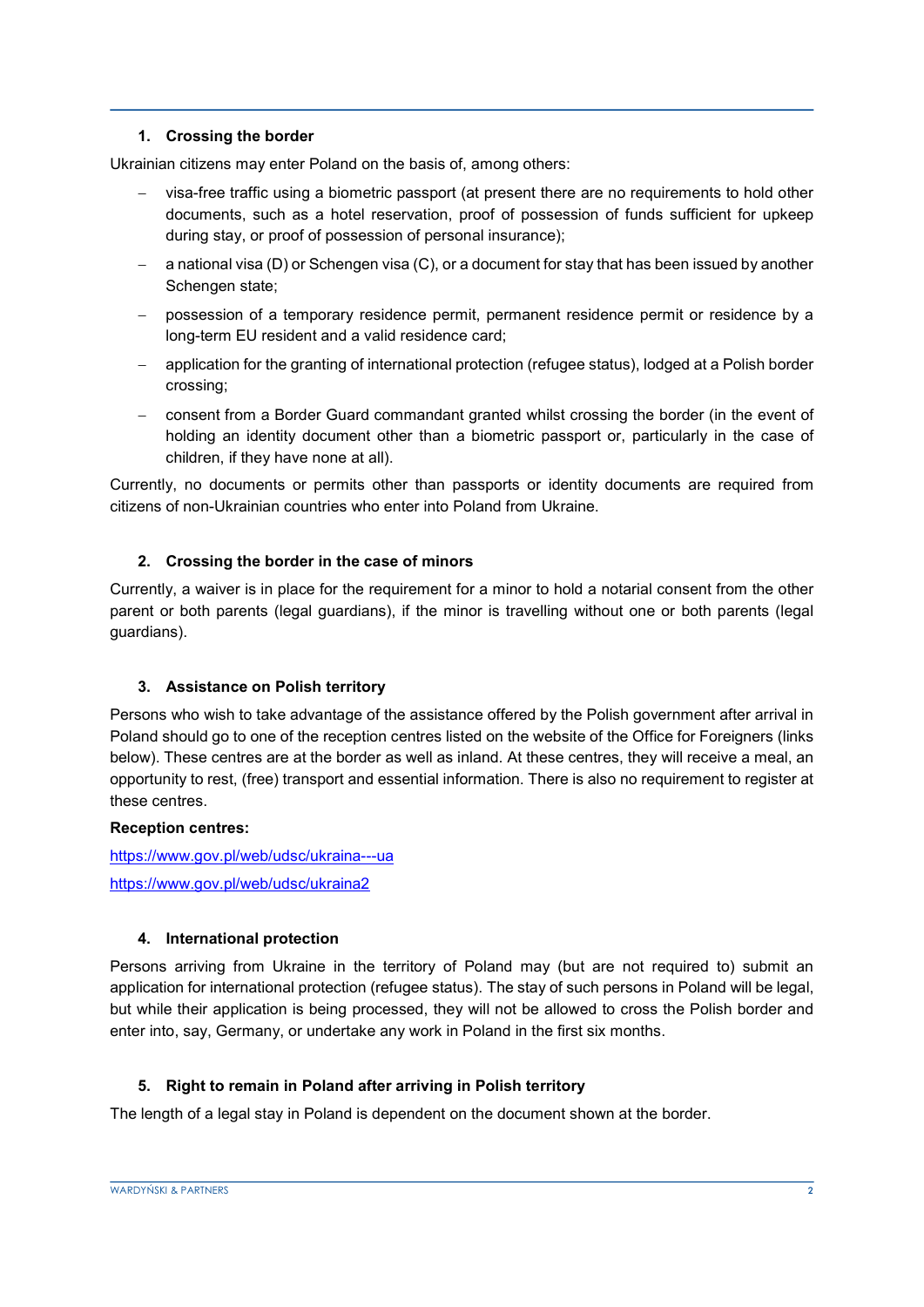| <b>Basis for entry</b>                                                | Length of legal stay in Poland                                                                                                                                                                                                                                                        |
|-----------------------------------------------------------------------|---------------------------------------------------------------------------------------------------------------------------------------------------------------------------------------------------------------------------------------------------------------------------------------|
| Visa-free entry with a biometric<br>passport                          | Up to 90 days                                                                                                                                                                                                                                                                         |
| Polish visa or Schengen visa issued<br>by a Polish authority          | In accordance with the visa's stated expiry date and duration;<br>after a stay under a Polish visa has expired, the stay may be<br>continued, if holding a biometric passport, for up to 90 days<br>(without the need to leave the country) under the visa-free<br>travel arrangement |
| Visa with a D or C designation<br>issued by another Schengen<br>state | Up to 90 days                                                                                                                                                                                                                                                                         |
| Residence document issued by<br>another Schengen state                |                                                                                                                                                                                                                                                                                       |
| Consent of a commandant<br>of the Border Guardi                       | 15 days                                                                                                                                                                                                                                                                               |

### 6. Legalisation of stay for family members of employees employed in Poland

The family members of a foreign citizen legally employed and resident in Poland can apply for a temporary resident permit.

#### 6.1 Temporary residence permit in order to stay with a foreign citizen (unification of families)

The catalogue of family members entitled to seek this kind of permit is limited to the following:

- − spouse (the marital union must be of a kind recognised by Polish law);
- − minor child (who has not attained 18 years of age) natural, adopted, or another child under the care of the foreign citizen and over which the foreign citizen exercises factual parental authority (e.g. a spouse's child from a previous relationship).

A temporary residence permit for unification of family authorises its holder to undertake work in Poland without the necessity of obtaining additional documents, on condition that the foreign citizen being joined at the moment of lodging the application resides or has resided in Poland, among others:

- − on the basis of a permanent residence permit;
- − on the basis of a residence permit for a long-term EU resident;
- − over a period of at least 2 years on the basis of successive temporary residence permits, including directly before lodging the application for the family member to be granted a temporary residence permit – on the basis of a permit granted him or her for a period of stay of not less than 1 year;
- on the basis of a temporary residence permit in order to perform work in a profession requiring high qualifications.

Obtaining a temporary residence permit in other cases is still possible, but such a permit will in its initial phase not authorise the family member to work in Poland (an additional declaration will be required, which is very easy to obtain in practice).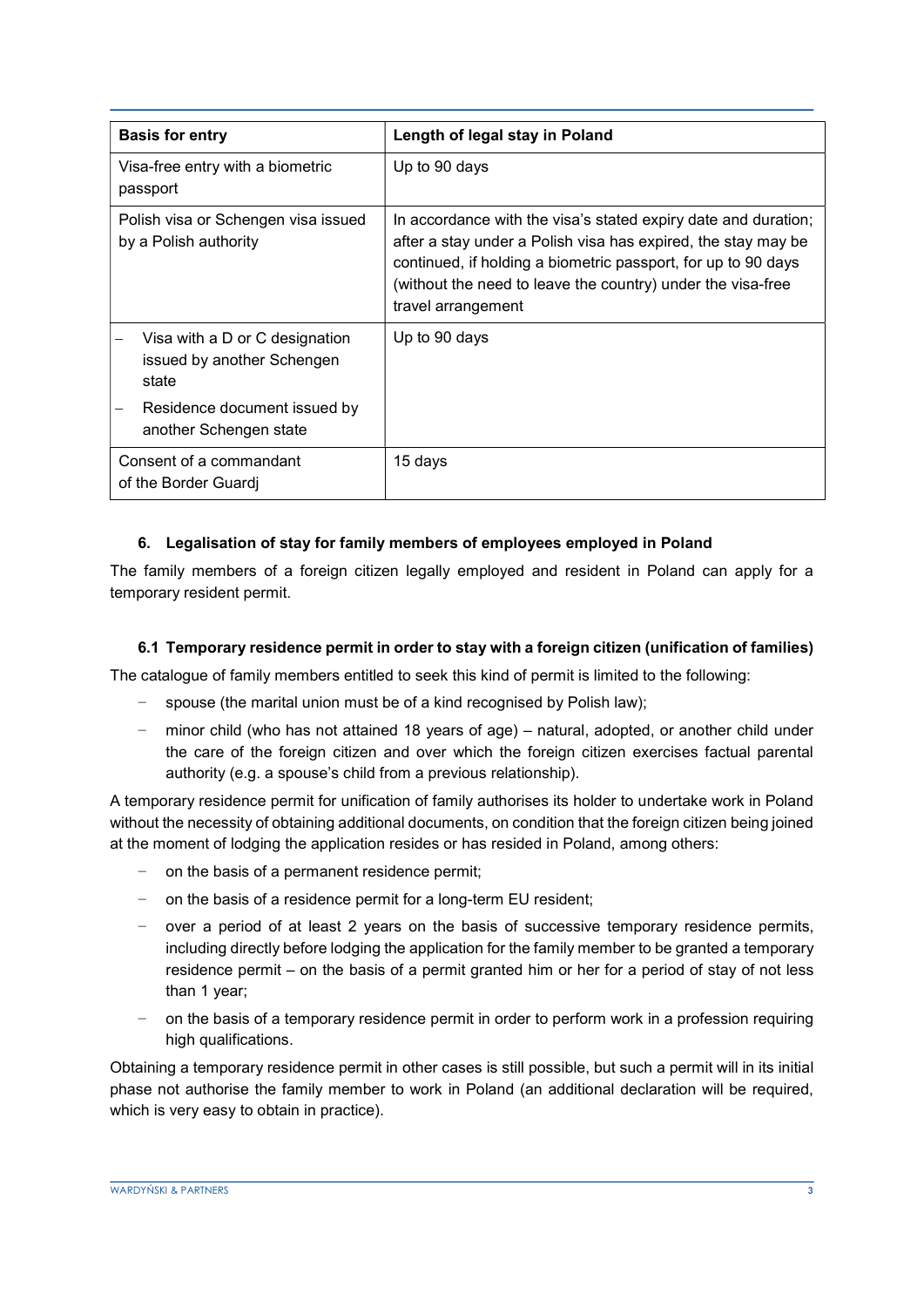It is possible to lodge an application for issue of a temporary residence permit for family members who are still staying outside the border of Poland, upon their written consent.

In the case of a foreign citizen who is a minor, the application for him or her to be granted a temporary residence permit is to be lodged by the parents or by guardians instituted by a court, or by one of the parents or one of the guardians instituted by a court.

Proceedings in the case of issue of this permit type run their course pursuant to the general principles in common for all types of temporary residence permits – the application should be lodged at the province administrative office relevant for the foreign citizen's place of residence in Poland.

Typical documents necessary to confirm the data contained in such an application and the circumstances justifying seeking issue of a permit of this kind encompass:

- − copy of passport
- − register office documents confirming the respective degree of kinship or affinity, as recognised by law in the Republic of Poland, if possible provided with an apostille clause (obtained in the territory of Ukraine);
- − document confirming legal title to the occupied residential accommodation where the family member is staying or intends to stay (e.g. a lease agreement);
- − documents confirming the holding of health insurance by the family member or coverage by an insurer of treatment costs for the family member in the territory of the Republic of Poland (including e.g. a ZUS ZCNA form, insurance policy);
- − documents confirming the legal basis for stay in Poland by the spouse or parents of the family member seeking issue of permit (e.g. copy of visa, residence card);
- − documents confirming possession of a stable and regular source of income sufficient to cover costs of maintenance for self and maintained family members (at least PLN 600 net per person in the family), e.g. an employee's employment contract, bank statement.

#### 6.2 Temporary residence permit on account of other circumstances

Obtaining a temporary residence permit for the other family members (not encompassed by the said catalogue) of a foreign citizen employed in Poland (e.g. parents, siblings, grandparents) or other persons pursuing family life with the foreign citizen (e.g. a partner) is also possible. This is then a temporary residence permit issued on account of so-called "other circumstances". It does not authorise the holder thereof to perform work in Poland without an additional document legalising such work (e.g. respective declarations).

In the event of applying for this kind of temporary residence permit, it is necessary to attach (apart from those already listed) documents to the application to confirm the existence of family life with the foreign citizen who is staying in Poland.

The newly planned regulations are also intended to make it easier to bring family members and loved ones to Poland.